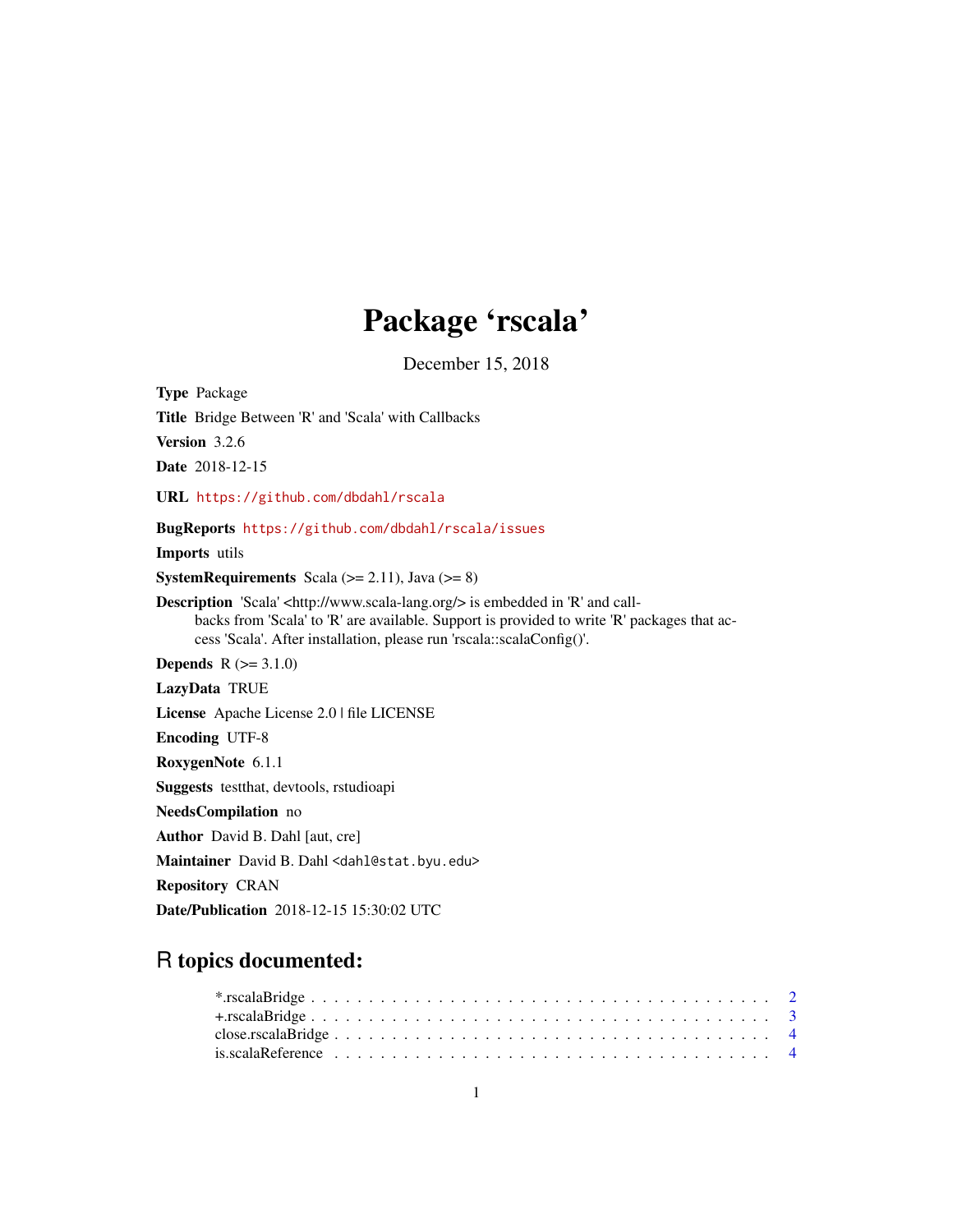### <span id="page-1-0"></span>2 **\*.rscalaBridge**

| Index | 19 |
|-------|----|

<span id="page-1-1"></span>\*.rscalaBridge *Evaluation Operator*

### Description

This operator compiles and executes a snippet of Scala code. All definitions are *local* to the supplied Scala snippet. Subsequent uses of the same code snippet skips the time-consuming compilation step. The return value is a vector or matrix of R's basic types (if possible) or an rscala reference (otherwise).

#### Usage

## S3 method for class 'rscalaBridge' bridge \* snippet

### Arguments

| bridge  | An rscala bridge.                      |
|---------|----------------------------------------|
| snippet | String providing a Scala code snippet. |

### Value

Returns a vector or matrix of R's basic types (if possible) or an rscala reference (otherwise).

### See Also

[^.rscalaBridge](#page-17-1), [+.rscalaBridge](#page-2-1), [scala](#page-4-1)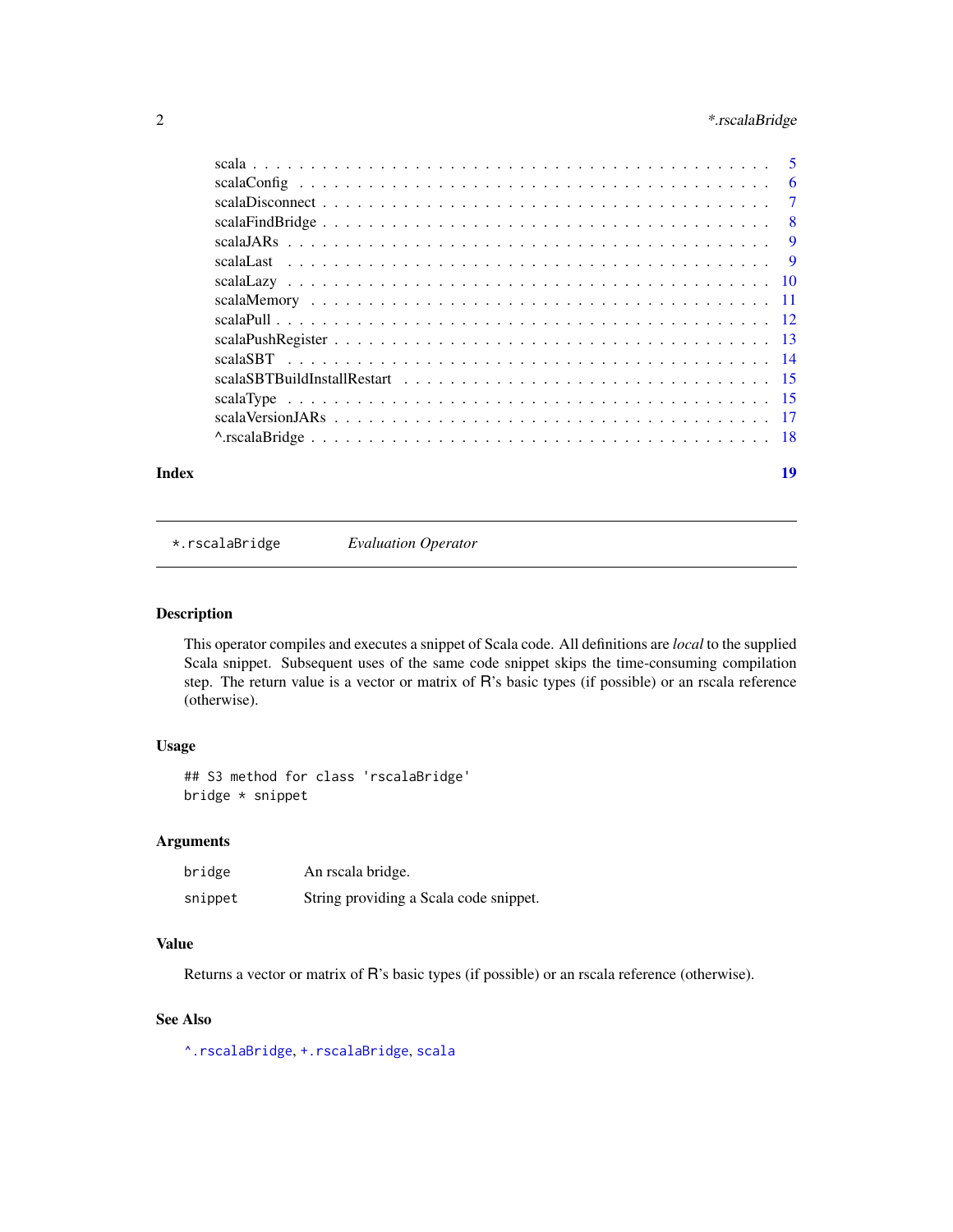### <span id="page-2-0"></span>+.rscalaBridge 3

### Examples

```
s \leftarrow \text{scal}(s)s * 'scala.util.Random.nextDouble() <= 0.75'
s(mean=10, sd=2.5) * 'mean + sd * scala.util.Random.nextGaussian()'
close(s)
```
<span id="page-2-1"></span>+.rscalaBridge *Declaration Operator*

### Description

This operator compiles and executes a snippet of Scala code *in Scala's global environment*, where subsequent uses of the same code snippet do *not* skip the time-consuming compilation step and the return value is NULL. As such, this operator is used to define *global* imports, objects, classes, methods, etc.

#### Usage

## S3 method for class 'rscalaBridge' bridge + snippet

### Arguments

| bridge  | An rscala bridge.                      |
|---------|----------------------------------------|
| snippet | String providing a Scala code snippet. |

#### Value

Returns NULL, invisibly.

### See Also

[\\*.rscalaBridge](#page-1-1), [^.rscalaBridge](#page-17-1), [scala](#page-4-1)

### Examples

```
s \leftarrow \text{scalar}()s +'
  import scala.util.Random.nextInt
  import scala.math.{Pi, log, exp, sqrt}
  val const = -log(sqrt(2*Pi))def dnorm(x: Double, mean: Double, sd: Double, logScale: Boolean) = {
    val z = (x - mean) / sdval result = const - log(sd) - z * z / 2
```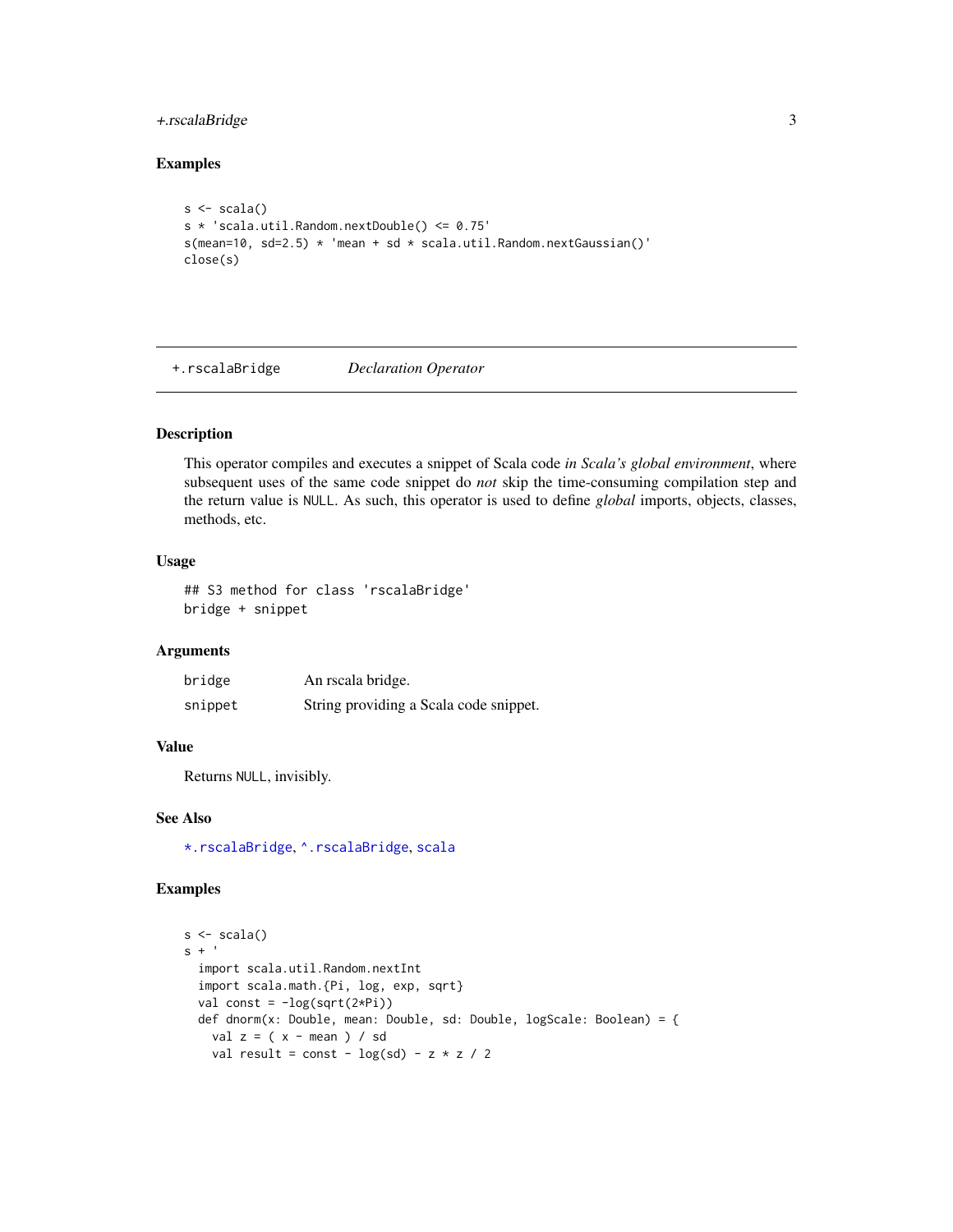### <span id="page-3-0"></span>4 is.scalaReference is.scalaReference

```
if ( logScale ) result else exp(result)
 }
s $ const()
s $ nextInt(100L)
s $ dnorm(8, 10, 2, FALSE)
close(s)
```
<span id="page-3-1"></span>close.rscalaBridge *Close a Scala Bridge*

### Description

Close a Scala Bridge

### Usage

```
## S3 method for class 'rscalaBridge'
close(con, ...)
```
### Arguments

| con                     | An rscala bridge.  |
|-------------------------|--------------------|
| $\cdot$ $\cdot$ $\cdot$ | Currently ignored. |

### Value

Returns NULL, invisibly.

is.scalaReference *Test for Scala Reference*

### Description

Test for Scala Reference

### Usage

```
is.scalaReference(x)
```
### Arguments

x An arbitrary R object.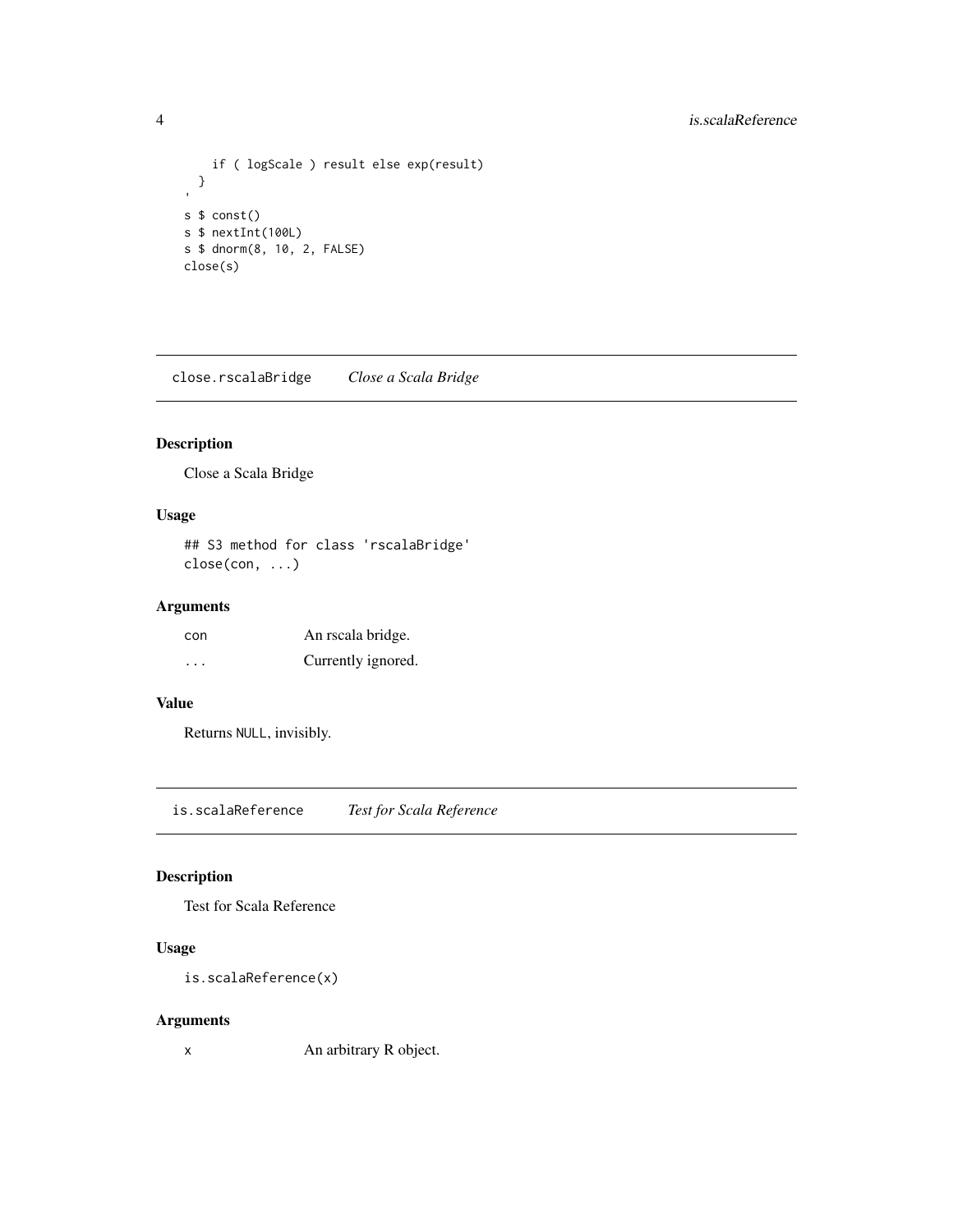#### <span id="page-4-0"></span>scala **5**

### Value

Logical indicating whether x is an rscala reference.

### Examples

```
is.scalaReference(c(1,2))
```
<span id="page-4-1"></span>scala *Instantiate a Scala Bridge*

### Description

This function creates an instance of an rscala bridge. Details on this function (and the rscala package as a whole) are provided in the package vignette and the associated paper in the *Journal of Statistical Software*. See the reference below.

### Usage

```
scala(JARs = character(), serialize.output = .Platform$OS.type ==
  "windows", stdout = TRUE, stderr = TRUE, port = 0L,
 heap.maximum = NULL, debug = FALSE)
```
### Arguments

| JARs             | Character vector whose elements are some combination of individual JAR files<br>or package names which contain embedded JARs. These JAR files are added to<br>the runtime classpath.                                                                                      |
|------------------|---------------------------------------------------------------------------------------------------------------------------------------------------------------------------------------------------------------------------------------------------------------------------|
| serialize.output |                                                                                                                                                                                                                                                                           |
|                  | Logical indicating whether Scala output should be serialized back to R. This is<br>slower and probably only needed on Windows.                                                                                                                                            |
| stdout           | Whether "standard output" results that are not serialized should be sent. TRUE<br>or "" sends output to the R console (although that may not work on Windows).<br>FALSE or NULL discards the output. Otherwise, this is the name of the file that<br>receives the output. |
| stderr           | Same as stdout, except influences the "standard error".                                                                                                                                                                                                                   |
| port             | If 0, two random ports are selected. Otherwise, port and port+1 are used to the<br>TCP/IP connections.                                                                                                                                                                    |
| heap.maximum     | String giving Scala's heap maximum, e.g., "8G" or "512M". The value here<br>supersedes that from scalaMemory. Without this being set in either scala or<br>scalaMemory, the heap maximum will be 90% of the available RAM.                                                |
| debug            | (Developer use only.) Logical indicating whether debugging should be enabled.                                                                                                                                                                                             |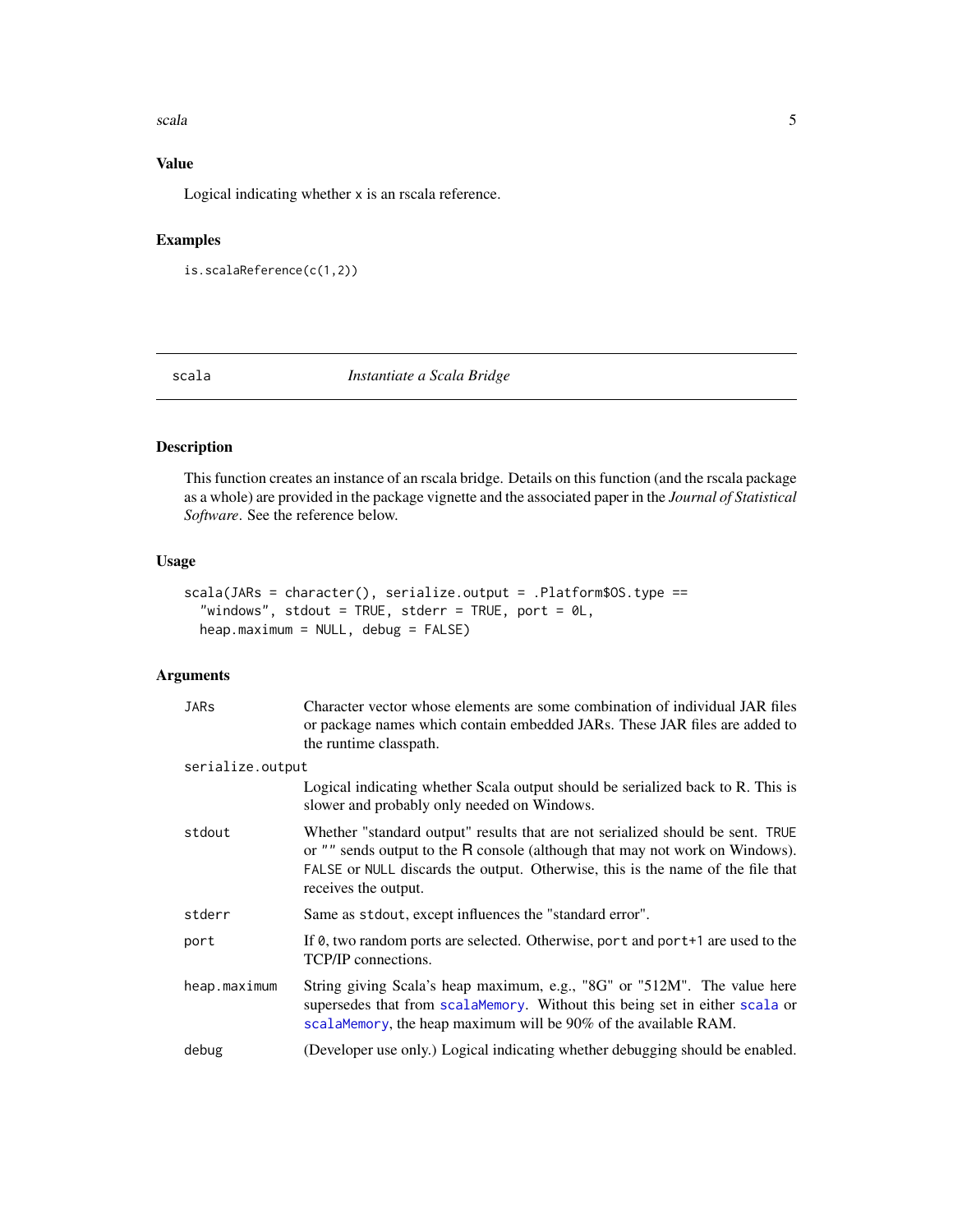### <span id="page-5-0"></span>Details

Multiple interpreters can be created and each runs independently with its own memory space. Each interpreter can use multiple threads/cores, but the bridge between R and Scala is itself not threadsafe, so multiple R threads/cores should not simultaneously access the same bridge.

Terminate the bridge using [close.rscalaBridge](#page-3-1).

### Value

Returns an rscala bridge.

### References

David B. Dahl (2018). "Integration of R and Scala Using rscala." Journal of Statistical Software, in editing. https://www.jstatsoft.org

#### See Also

[close.rscalaBridge](#page-3-1), [scalaMemory](#page-10-1) [scalaPushRegister](#page-12-1), [scalaPullRegister](#page-12-2)

#### Examples

```
s \leftarrow \text{scalar}()rng <- s $ .new_scala.util.Random()
rng $ alphanumeric() $ take(15L) $ mkString(',')
s * '2+3'h \leq s(x=2, y=3) 'x+y'
h $ toString()
s(mean=h, sd=2, r=rng) * 'mean + sd * r.nextGaussian()'
close(s)
```
scalaConfig *Configure Scala and Java*

### Description

This function installs Scala and/or Java in the user's ~/.rscala directory.

### Usage

```
scalaConfig(verbose = TRUE, reconfig = FALSE,
  download = character(0), require.sbt = FALSE)
```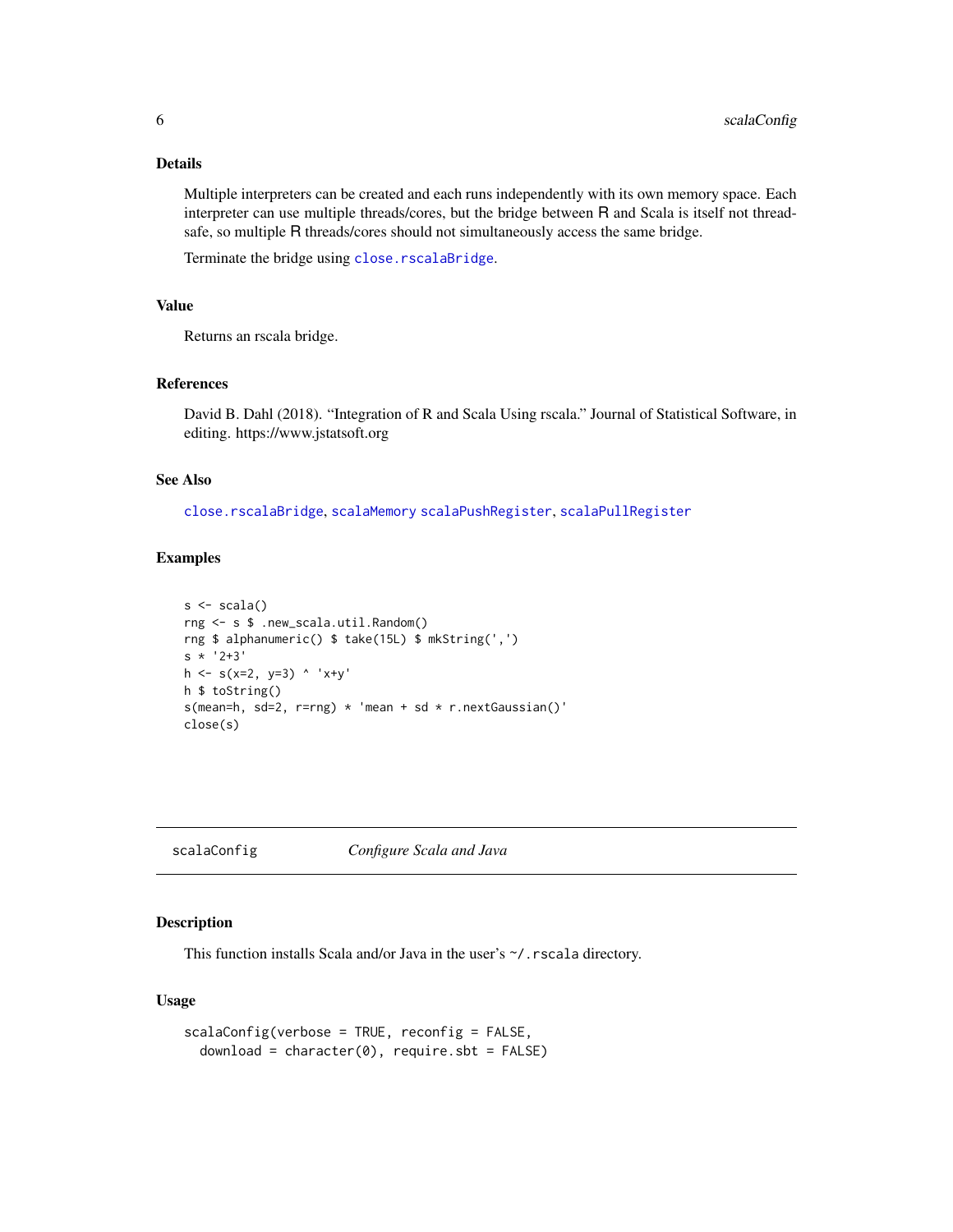### <span id="page-6-0"></span>scalaDisconnect 7 and 7 and 7 and 7 and 7 and 7 and 7 and 7 and 7 and 7 and 7 and 7 and 7 and 7 and 7 and 7 and 7 and 7 and 7 and 7 and 7 and 7 and 7 and 7 and 7 and 7 and 7 and 7 and 7 and 7 and 7 and 7 and 7 and 7 and 7

### Arguments

| verbose     | Should details of the search for Scala and Java be provided? Or, if an rscala<br>bridge is provided instead of a logical, the function returns a list of details asso-<br>ciated with the supplied bridge.                                                                                                                                                                                                                                    |
|-------------|-----------------------------------------------------------------------------------------------------------------------------------------------------------------------------------------------------------------------------------------------------------------------------------------------------------------------------------------------------------------------------------------------------------------------------------------------|
| reconfig    | If TRUE, the script $\gamma$ . rscala/config. R is rewritten based on a new search for<br>Scala and Java. If FALSE, the previous configuration is sourced from the script<br>$\gamma$ . rscala/config.R. If "live", a new search is performed, but the results<br>do not overwrite the previous configuration script. Finally, the value set here<br>is superceded by the value of the environment variable RSCALA_RECONFIG, if it<br>exists. |
| download    | A character vector which may be length-zero or whose elements are any combi-<br>nation of "java", "scala", or "sbt". Or, TRUE denotes all three. The indicated<br>software will be installed at "~/.rscala".                                                                                                                                                                                                                                  |
| require.sbt | Should SBT be required, downloading and installing it in '~/.rscala/sbt' if nec-<br>essary?                                                                                                                                                                                                                                                                                                                                                   |

### Value

Returns a list of details of the Scala and Java binaries.

### References

David B. Dahl (2018). "Integration of R and Scala Using rscala." Journal of Statistical Software, in editing. https://www.jstatsoft.org

### Examples

scalaConfig()

scalaDisconnect *Temporarily Disconnect Scala by Closing Connections*

### Description

This function temporarily disconnects an rscala bridge by closing its associated socket connections. The primary place where this function is used is at the end of examples of packages that depend on rscala (because, under some versions of R, "R CMD check --as-cran" does not permit connections to persist after an example ends).

### Usage

```
scalaDisconnect(bridge = scalaFindBridge())
```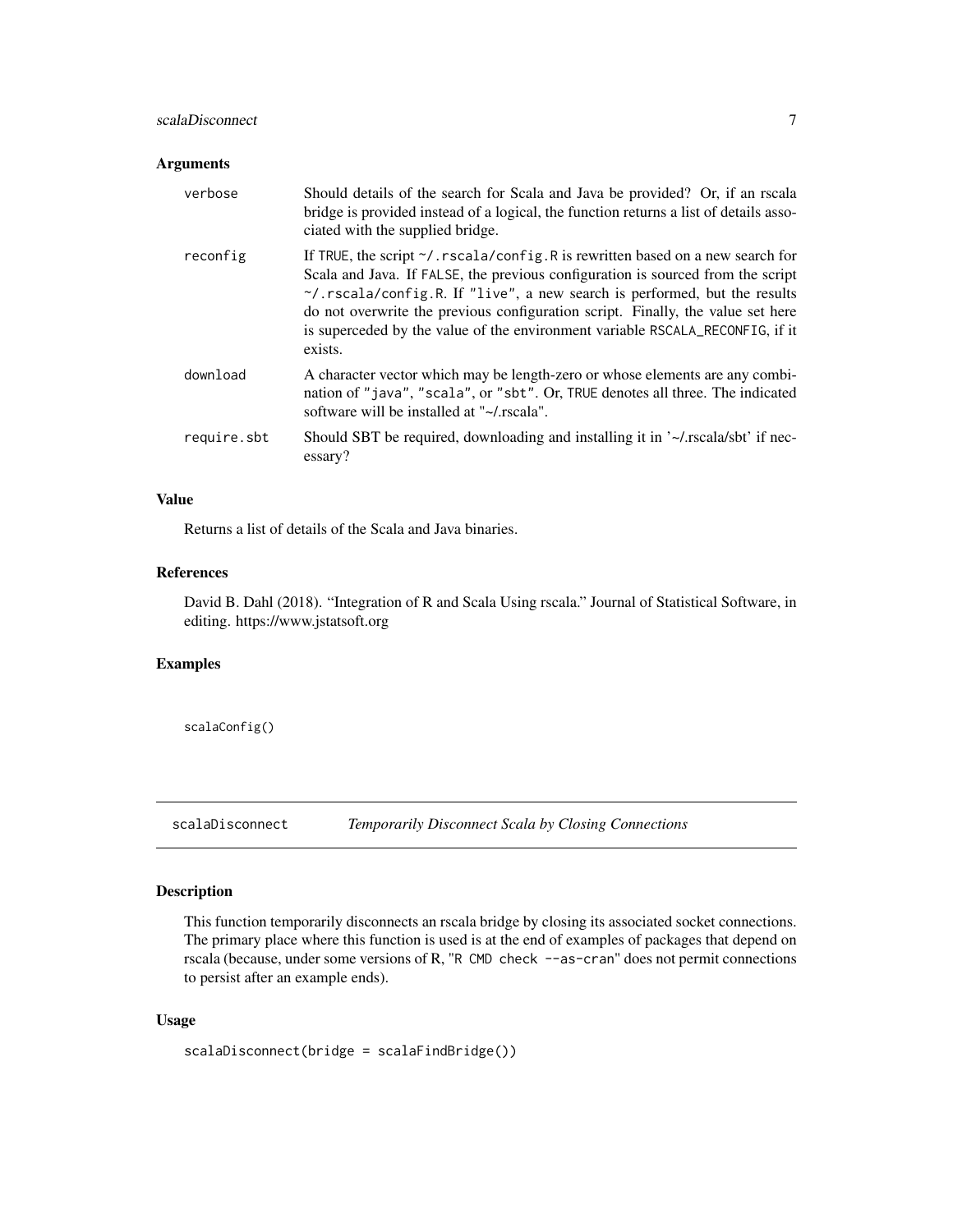### <span id="page-7-0"></span>Arguments

bridge An rscala bridge.

### Examples

| # No additional connections yet.             |
|----------------------------------------------|
| # Now there are two additional connections.  |
| # The new connections are gone.              |
| # New connections are established as needed. |
|                                              |

<span id="page-7-1"></span>scalaFindBridge *Find a Scala Bridge*

### Description

This function attempts to find an instance of an rscala bridge based on an rscala reference or by searching the environment path.

### Usage

```
scalaFindBridge(reference = NULL)
```
### Arguments

reference Either: i. An rscala reference, or ii. NULL (in which case the environment path is searched).

### Value

An rscala bridge.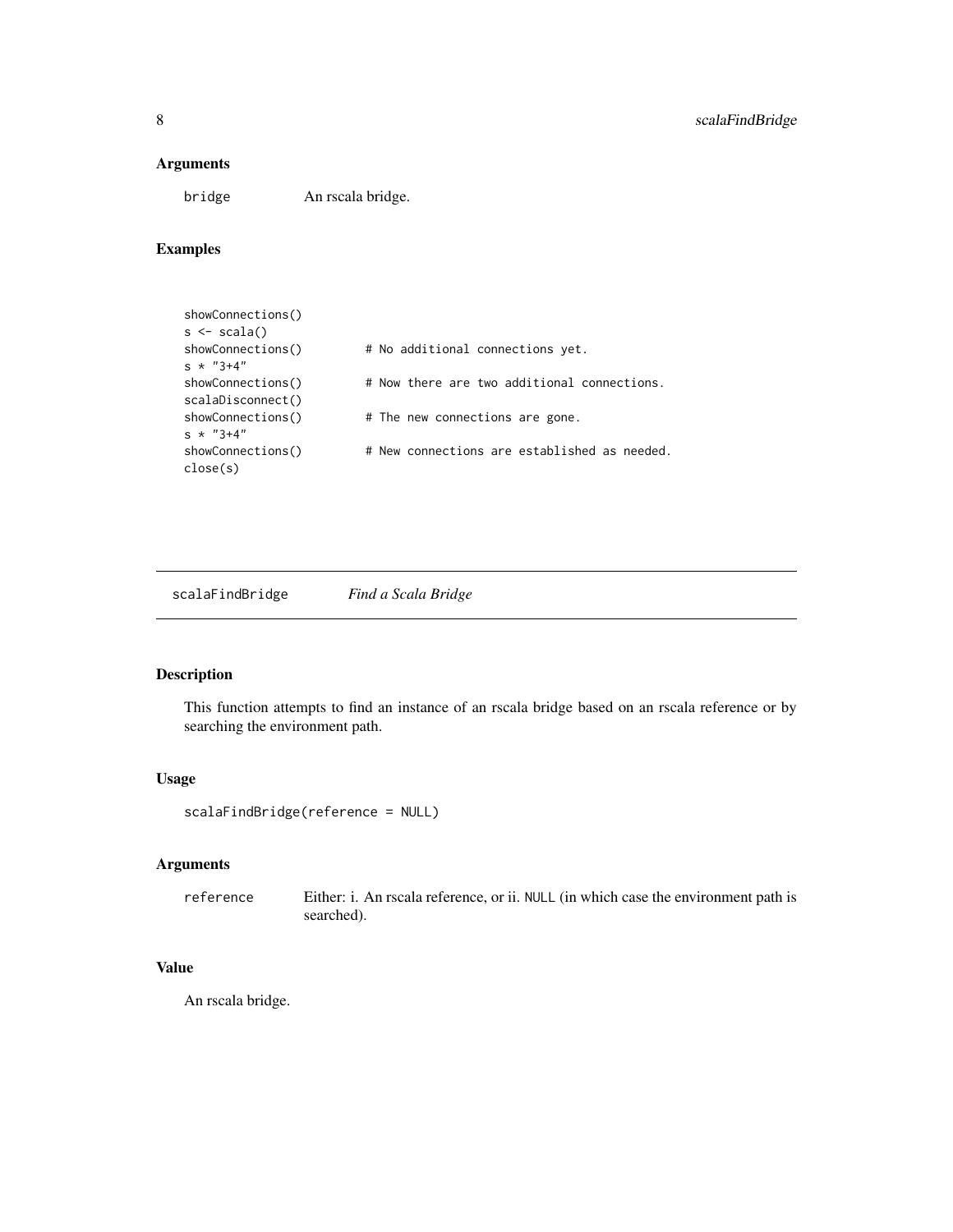<span id="page-8-0"></span>

### Description

Add JAR Files to Classpath

### Usage

scalaJARs(JARs, bridge = scalaFindBridge())

### Arguments

| JARs   | Character vector whose elements are some combination of individual JAR files    |
|--------|---------------------------------------------------------------------------------|
|        | or package names which contain embedded JARs. These JAR files are added to      |
|        | the runtime classpath.                                                          |
| bridge | An rscala bridge from the scala function.                                       |
|        | If the JARs argument is missing, a character vector of loaded JARs is returned. |

### Value

Returns NULL, invisibly.

### See Also

[scalaFindBridge](#page-7-1)

### Examples

```
## Not run:
```
scalaJARs("PATH/TO/jarFileToLoad.jar", e)

## End(Not run)

```
scalaLast Retrieve the Last Scala Computation
```
### Description

This function retrieves the last result from the supplied rscala bridge.

### Usage

scalaLast(bridge = scalaFindBridge())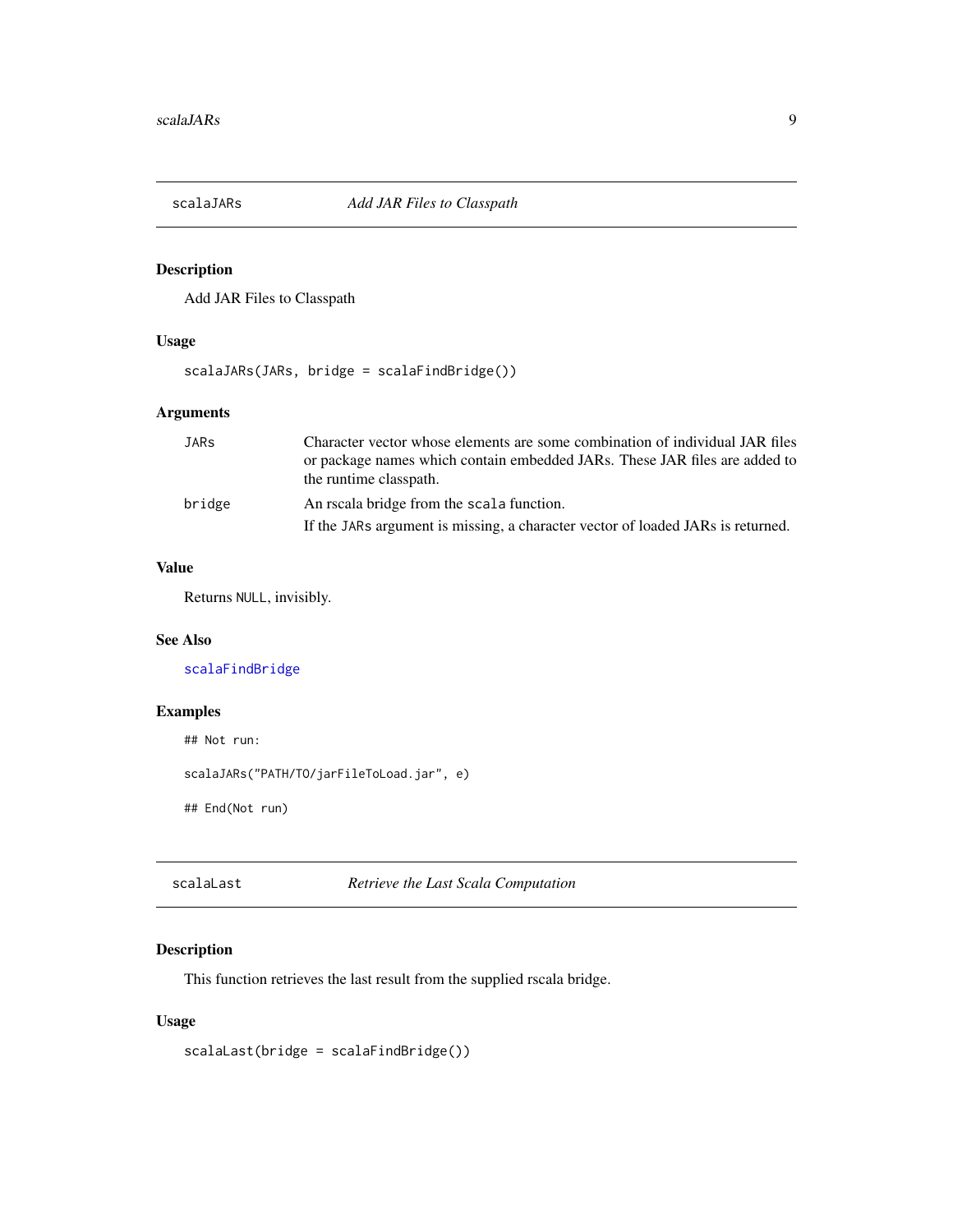### Arguments

bridge An rscala bridge

### See Also

[scalaFindBridge](#page-7-1)

### Examples

 $s \leftarrow \text{scalar}()$ s  $* "2+3"$ scalaLast(s) close(s)

### scalaLazy *Lazily Execute Functions on a Scala Bridge*

### Description

Lazily Execute Functions on a Scala Bridge

### Usage

```
scalaLazy(functions, bridge = scalaFindBridge())
```
### Arguments

| functions | A single function or list of functions. Each function takes a Scala bridge as<br>its only argument. These functions are called immediately after the next time<br>the bridge is connected. These functions are where setup code should go, like<br><i>global</i> imports, objects, classes, methods, etc. For example, it might equal<br>function(s) { $s + 'import scalar.util.Random'$ }. Note the use of<br>the declaration operator + instead of the operators $\star$ or $\cdot$ . |
|-----------|-----------------------------------------------------------------------------------------------------------------------------------------------------------------------------------------------------------------------------------------------------------------------------------------------------------------------------------------------------------------------------------------------------------------------------------------------------------------------------------------|
| bridge    | An rscala bridge from the scala function.                                                                                                                                                                                                                                                                                                                                                                                                                                               |

### Value

Returns NULL, invisibly.

### See Also

[scalaFindBridge](#page-7-1)

<span id="page-9-0"></span>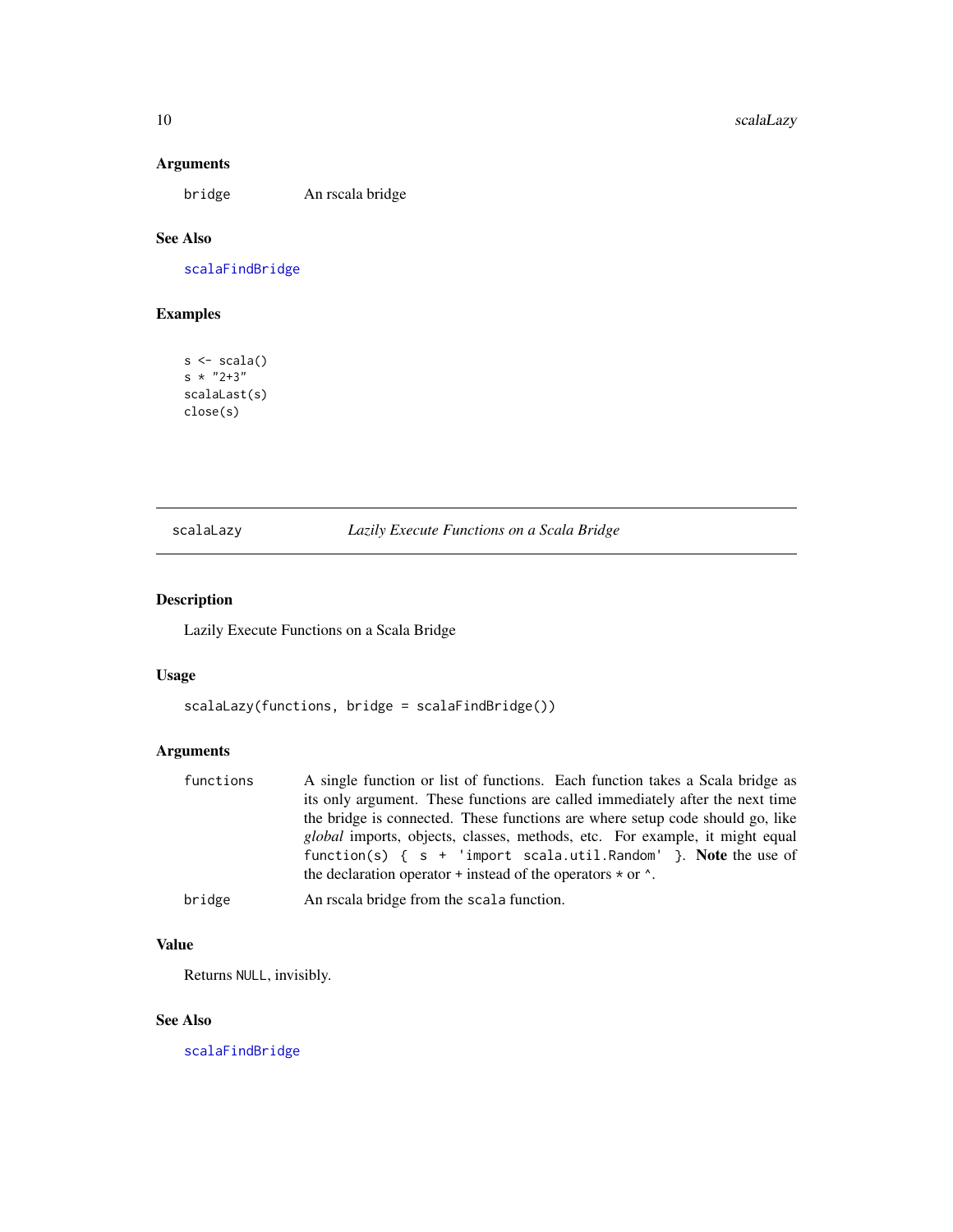### <span id="page-10-0"></span>scalaMemory 11

### Examples

```
s \leftarrow \text{scal}(s)scalaLazy(function(s) { s + 'import scala.util.Random' })
s$.new_Random()$nextDouble()
close(s)
```
<span id="page-10-1"></span>

#### scalaMemory *Get or Set Memory Available to Scala*

### Description

Depending on the argument type, this function has several uses related to memory in Scala.

#### Usage

scalaMemory(x)

#### Arguments

x If the argument is a string (e.g., "8G" or "512M"), the function sets the default maximum heap size for new instances of rscala bridges created by the function [scala](#page-4-1). If the argument is missing, the current default maximum heap size for new instances is returned. Set the argument to NULL to disable this global option, and therefore use Scala's own default. If the argument is an rscala bridge, the function returns a numeric vector giving the current and the maximum heap sizes.

### See Also

[scala](#page-4-1)

### Examples

## Not run:

scalaMemory("1G")

## End(Not run)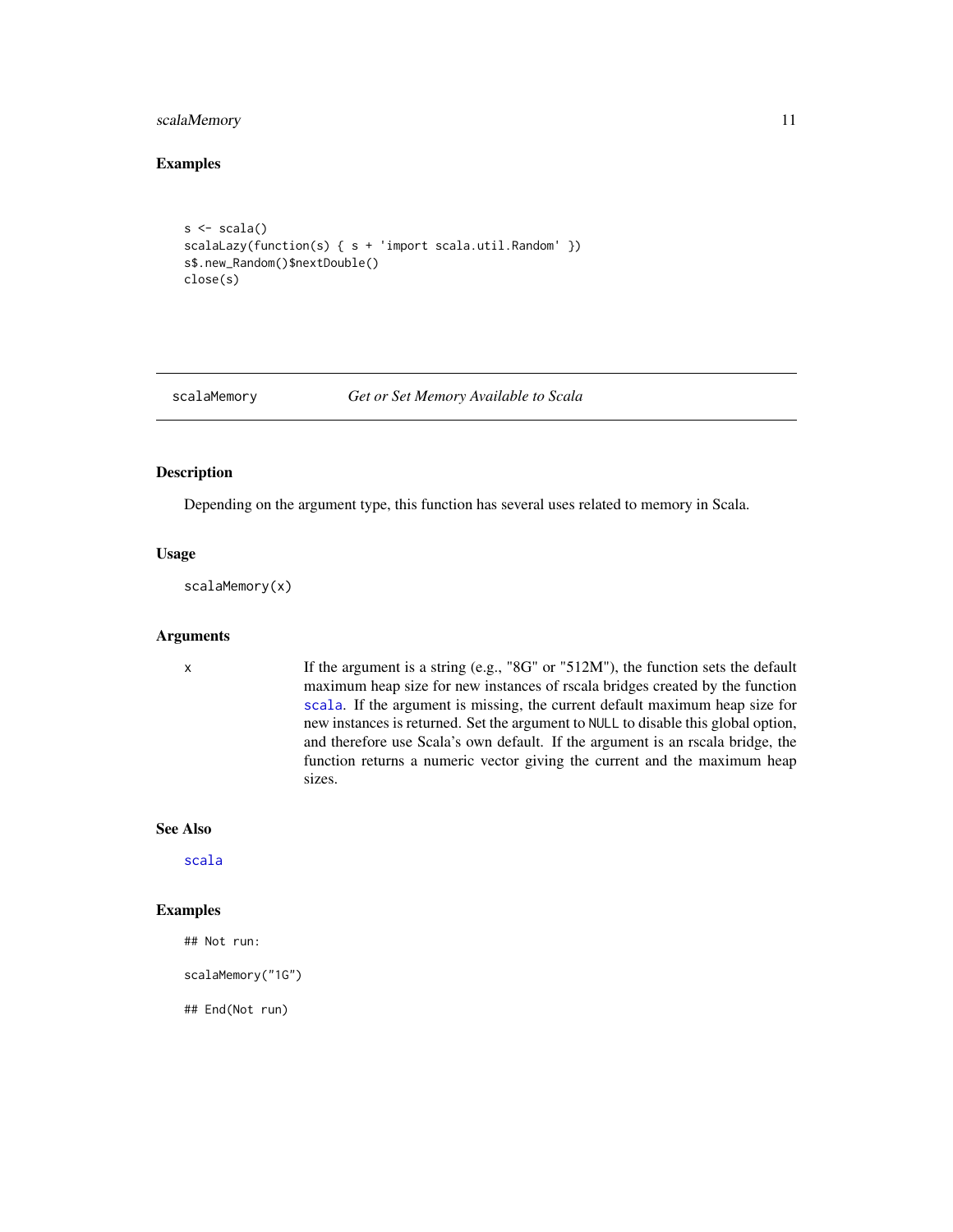<span id="page-11-2"></span><span id="page-11-0"></span>

### <span id="page-11-1"></span>Description

The push function serializes an R object to Scala and the push function does the opposite. A couple of built push and pull methods are provided, namely "generic" and "list". The "generic" method serializes an arbitrary R object to an instance of RObject in Scala. Since the RObject merely contains an array of bytes, the RObject is really only useful as storage for later unserialization. The "generic" method has an optional as.is argument which is either TRUE to cause the list to serialized as a single object or FALSE to cause each element of the list to the serialized individually. More methods may be added using the functions [scalaPushRegister](#page-12-1) and [scalaPullRegister](#page-12-2).

#### Usage

```
scalaPull(reference, method, ...)
```

```
scalaPush(x, method = "generic", bridge = scalaFindBridge(), ...)
```
#### Arguments

| reference               | An rscala reference.                                           |
|-------------------------|----------------------------------------------------------------|
| method                  | A string giving the specific 'push' or 'pull' method to use.   |
| $\cdot$ $\cdot$ $\cdot$ | Other arguments passed to specialized push and pull functions. |
| $\mathsf{x}$            | An R object.                                                   |
| bridge                  | An rscala bridge.                                              |

### See Also

[scalaPushRegister](#page-12-1), [scalaPullRegister](#page-12-2)

### Examples

```
s \leftarrow \text{scalar}()
```
s(rn=scalaPush(rnorm),n=5) \* 'R.evalD1("%-(%-)",rn,n)'

```
mtcarsRef <- scalaPush(mtcars, "list")
mtcarsRef$names()
mtcarsRef$mpg()
mtcars2 <- scalaPull(mtcarsRef, "list")
identical(mtcars, mtcars2)
# Oops, the variable names are bad...
```

```
tryCatch(ref <- scalaPush(iris, "list"), error=function(e) e)
```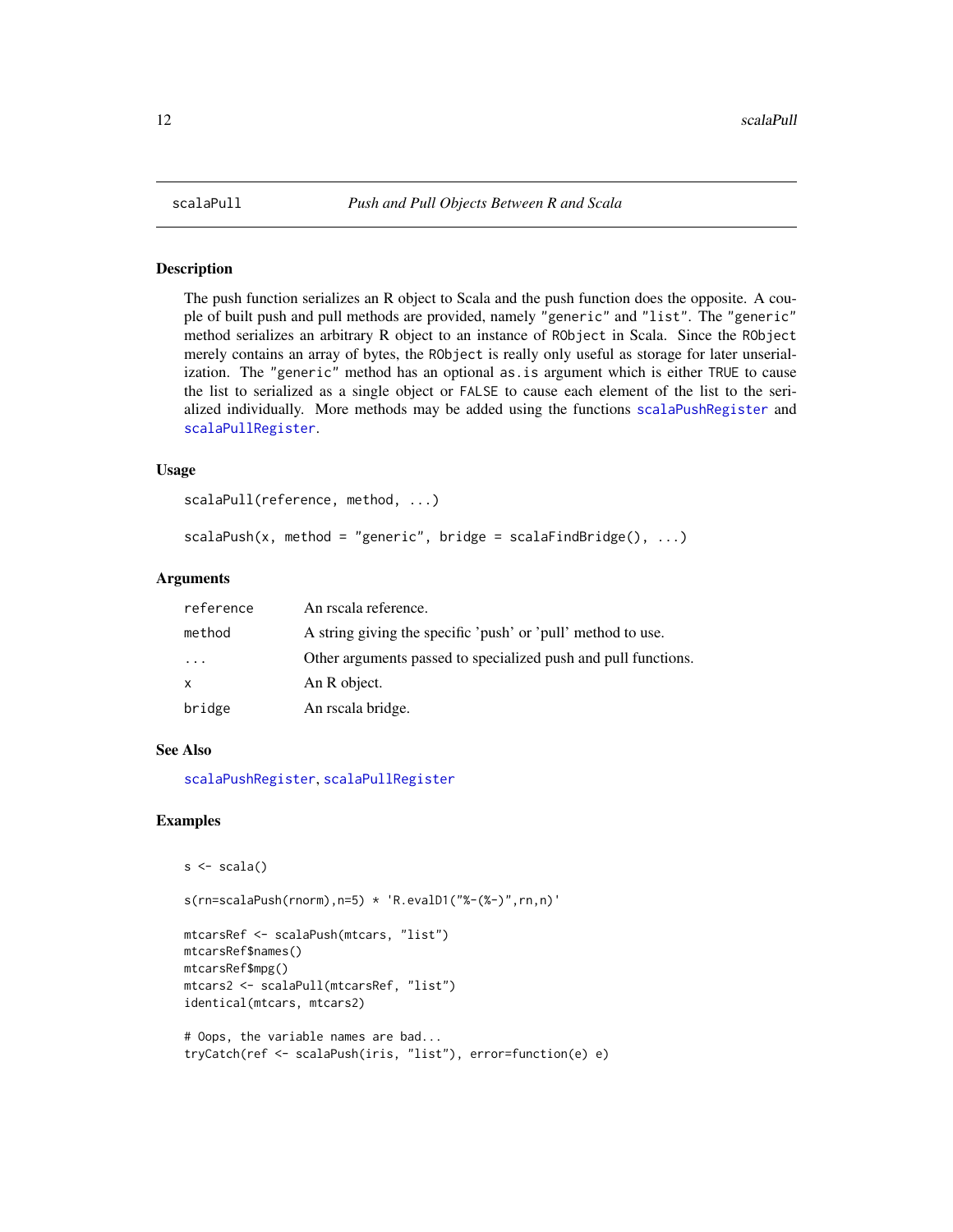### <span id="page-12-0"></span>scalaPushRegister 13

```
# ... so let's clean up the variable names.
irisCleaned <- iris
names(irisCleaned) <- gsub("\\W","_",names(iris))
irisCleaned$Species <- as.character(iris$Species)
ref2 <- scalaPush(irisCleaned, "list")
scalaType(ref2)
ref2$Sepal_Length()
irisCleaned2 <- scalaPull(ref2,"list")
identical(irisCleaned, irisCleaned2)
```
close(s)

<span id="page-12-1"></span>scalaPushRegister *Register Functions to Push and Pull Between R and Scala*

### <span id="page-12-2"></span>Description

The 'rscala' package provides support for serializing objects between R and Scala. These registration functions allows additional, more-specialized push and pull methods to be added. Package developers may want to call these registration functions in the package's [.onLoad](#page-0-0) function.

### Usage

```
scalaPushRegister(pusher, method, bridge = scalaFindBridge())
```

```
scalaPullRegister(puller, method, bridge = scalaFindBridge())
```
### Arguments

| pusher | A function whose first two arguments are as shown in the example below. Other<br>arguments can be used as additional arguments. |
|--------|---------------------------------------------------------------------------------------------------------------------------------|
| method | A string giving the name of the specific 'push' or 'pull' method.                                                               |
| bridge | An rscala bridge.                                                                                                               |
| puller | A function whose first two arguments are as shown in the example below. Other<br>arguments can be used as additional arguments. |

#### See Also

[scalaPush](#page-11-1), [scalaPull](#page-11-2)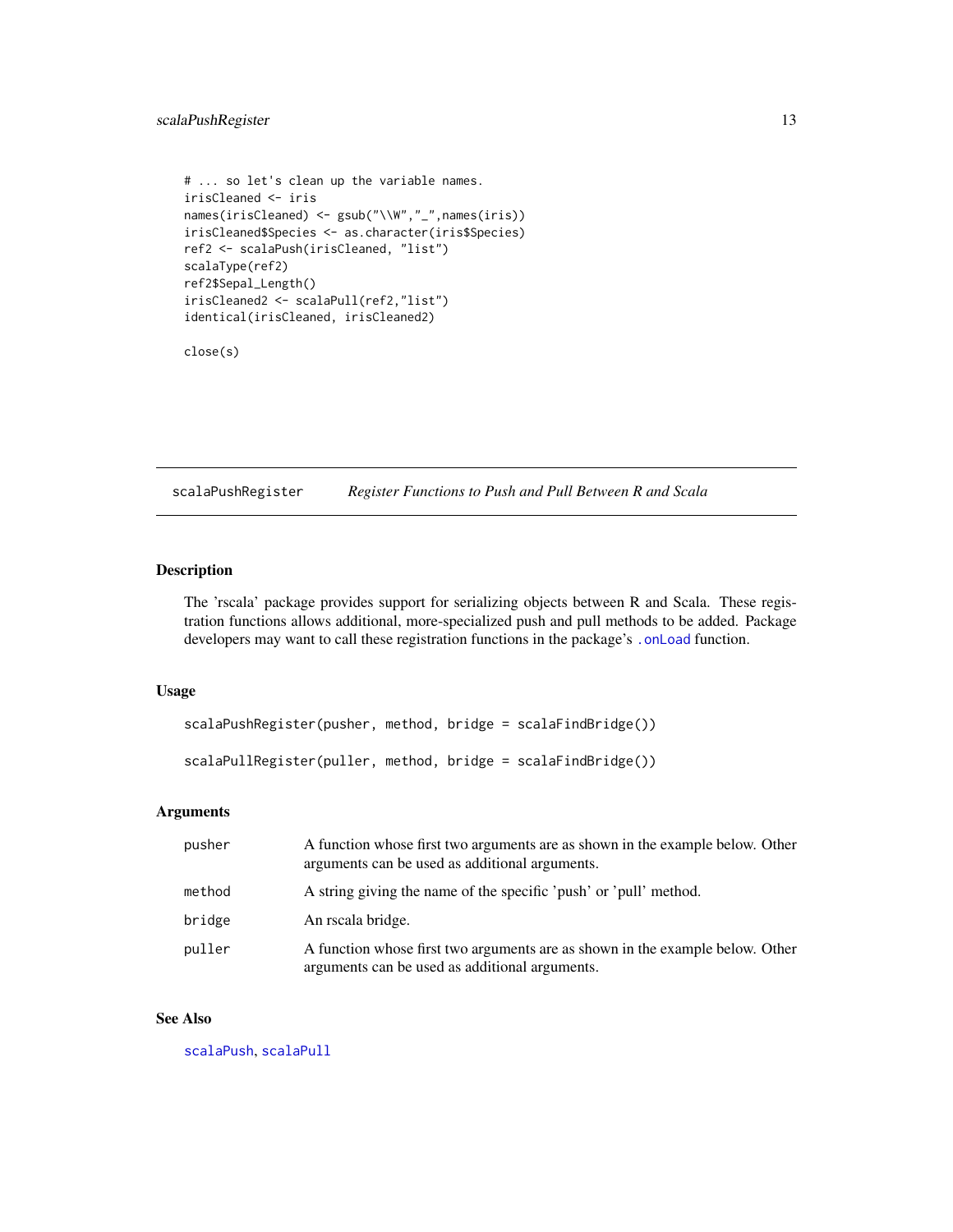### Examples

```
s <- scala()
name <- "Grace"
nameAsRObject <- scalaPush(name,"generic") # Basic serialization
scalaType(nameAsRObject)
identical(name,scalaPull(nameAsRObject,"generic"))
scalaPush.character <- function(x, bridge) {
 if ( is.character(x) && ( length(x) == 1L ) ) bridge(x=x) ^ 'x'
 else stop("'x' should be a character vector.")
}
scalaPushRegister(scalaPush.character, "character")
nameAsString <- scalaPush(name, "character", s) # More specific serialization
scalaType(nameAsString)
scalaPull.character <- function(reference, bridge) {
 if ( scalaType(reference) == "String" ) reference$toString()
 else stop("'reference' should be a 'String'.")
}
scalaPullRegister(scalaPull.character, "character")
identical(name,scalaPull(nameAsString,"character"))
close(s)
```
scalaSBT *Run SBT and Deploy JAR Files*

### Description

This function runs SBT (Scala Build Tool) to package JAR files and then copy them to the appropriate directories of the R package source.

### Usage

scalaSBT(args = c("+package", "packageSrc"), copy.to.package = TRUE)

### Arguments

args A character vector giving the arguments to be passed to the SBT command.

copy.to.package

Should the jars be to the appropriate directories of the R package source.

<span id="page-13-0"></span>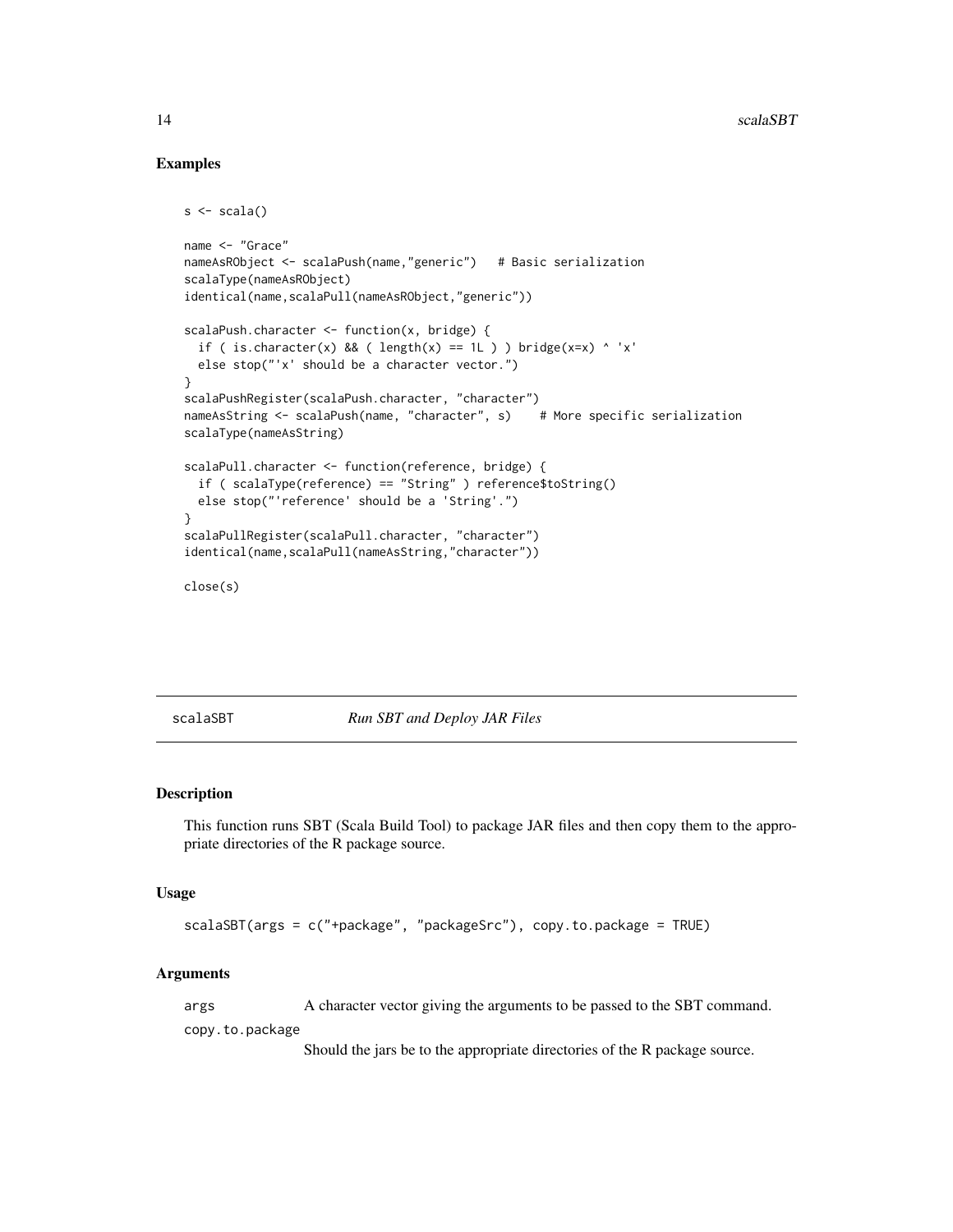#### <span id="page-14-0"></span>Details

Starting from the current working directory and moving up the file system hierarchy as needed, this function searches for the directory containing the file 'build.sbt', the SBT build file. It temporarily changes the working directory to this directory. Unless the args argument is overwritten, it then runs sbt +package packageSrc +publishLocal to package the cross-compiled the Scala code, package the source code, and publish the JAR files locally. Finally, it optionally copies the JAR files to the appropriate directories of the R package source. Specifically, source JAR files go into (PKGHOME)/java and binary JAR files go into (PKGHOME)/inst/java/scala-(VERSION), where (PKGHOME) is the package home and (VERSION) is the major Scala version (e.g., 2.12). It is assumed that the package home is a subdirectory of the directory containing the 'build.sbt' file.

Note that SBT may give weird errors about not being able to download needed dependences. The issue is that some OpenJDK builds less than version 10 do not include root certificates. The solution is to either: i. manually install OpenJDK version 10 or greater, or ii. manually install Oracle's version of Java. Both are capable with the rscala package.

### Value

NULL

#### scalaSBTBuildInstallRestart

*Run scalaSBT(), Build, Install, & Restart*

#### Description

This function runs scalaSBT(), builds the source package, installs the package, and restarts R.

#### Usage

scalaSBTBuildInstallRestart()

scalaType *Get or Specify a Scala Type*

### Description

This function gets the Scala type of an rscala reference. It also, together with the associated convenience objects, specifies a Scala type for transcompilation purposes.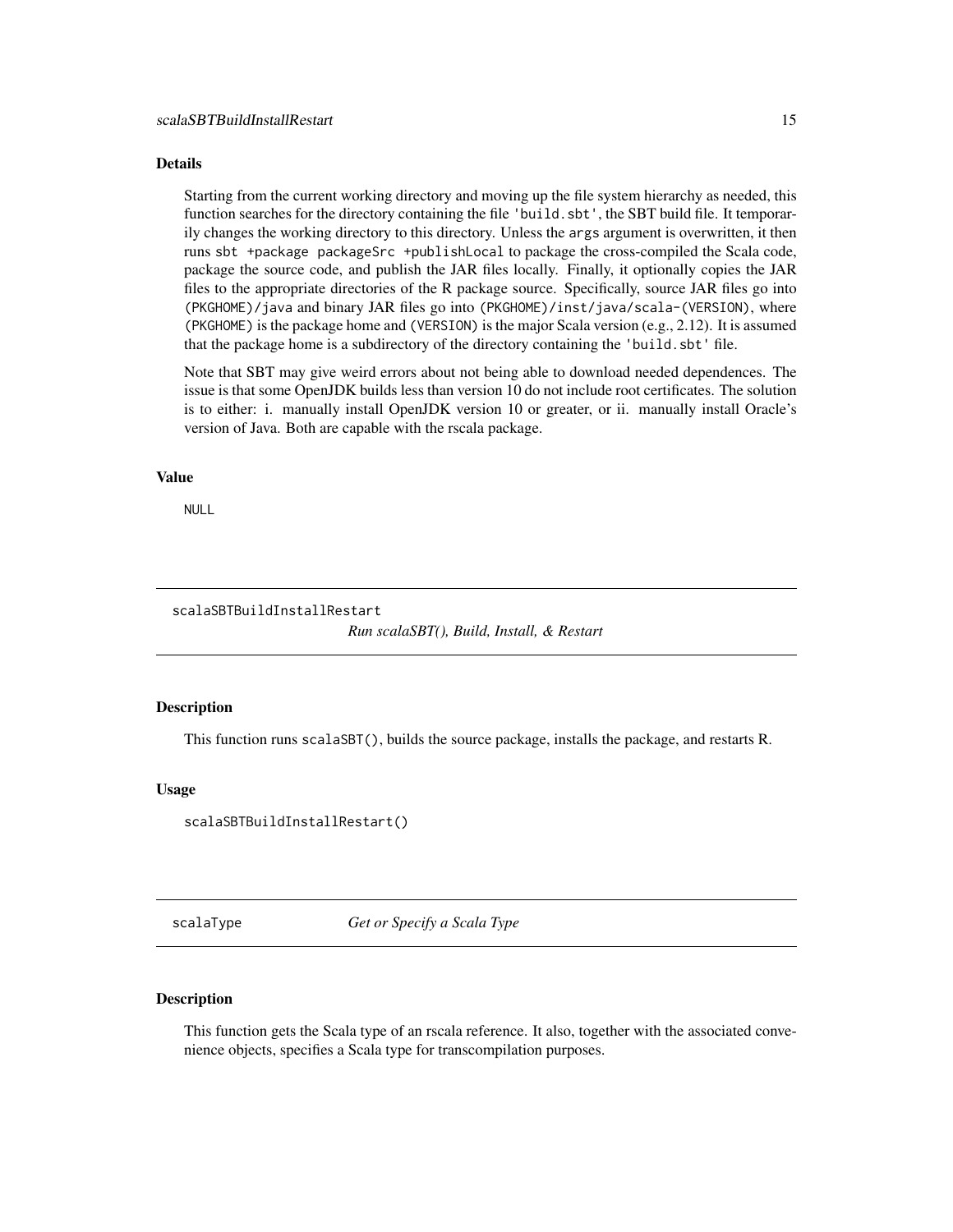16 scalaType

### Usage

scalaType(type)

- stI0
- stD0
- stL0
- stR0
- stS0
- stI1
- stD1
- stL1
- 
- stR1
- stS1
- stI2
- stD2
- stL2
- stR2
- stS2

### Arguments

type An rscala reference or a character vector of length one giving a Scala type.

### Format

See 'Value' below.

### Details

The convenience objects are of the form  $stXY$  (where  $X$  is in  $\{I, D, L, R, S\}$  and  $Y$  is in {0, 1, 2}) as as indicated below:

- I corresponds to Scala's Int and R's integer.
- D corresponds to Scala's Double and R's double.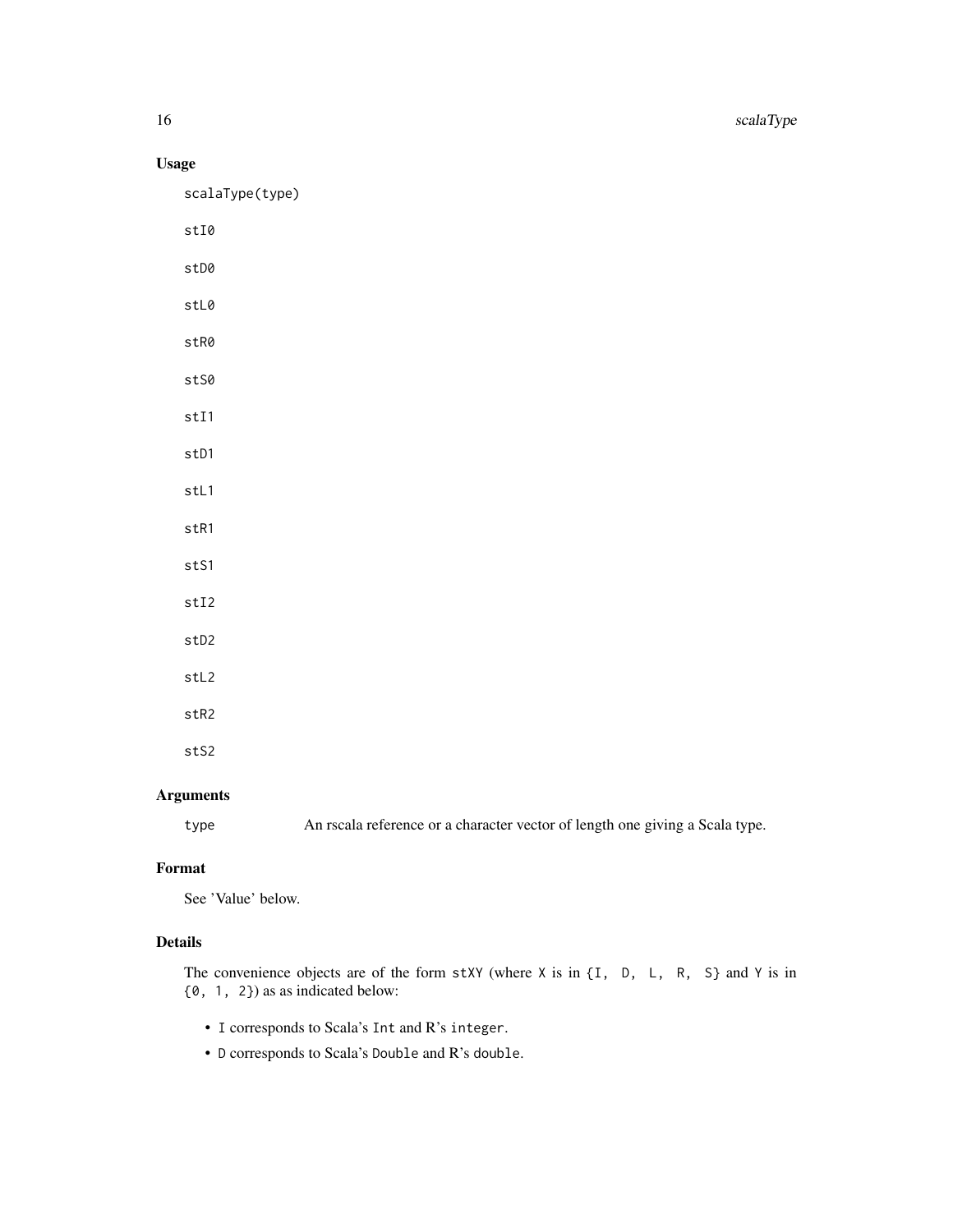### <span id="page-16-0"></span>scala VersionJARs 17

- L corresponds to Scala's Boolean and R's logical.
- R corresponds to Scala's Byte and R's raw.
- S corresponds to Scala's String and R's character.
- 0 corresponds to a Scala primitive and an R length one vector.
- 1 corresponds to a Scala array and an R vector.
- 2 corresponds to a Scala array of arrays and an R matrix.

For example, stS2 is equivalent to Scala's scalaType("Array[Array[String]]") and R's type for matrix(character()). Also, stL1 is equivalent to Scala's scalaType("Boolean") and R's type for logical(1).

#### Value

An object of class rscalaType whose value is a character vector of length one indicating a Scala type.

### Examples

```
scalaType("Double")
stD0
scalaType("Array[Byte]")
stR1
scalaType("Array[Array[Int]]")
stI2
```
scalaVersionJARs *JAR Files for Support Scala Versions*

### Description

This function returns a named list whose elements give the file system paths of the JAR files for the supported major versions of Scala.

#### Usage

```
scalaVersionJARs()
```
### Value

A list whose names correspond to Scala major versions and whose elements are file system paths.

### Examples

scalaVersionJARs()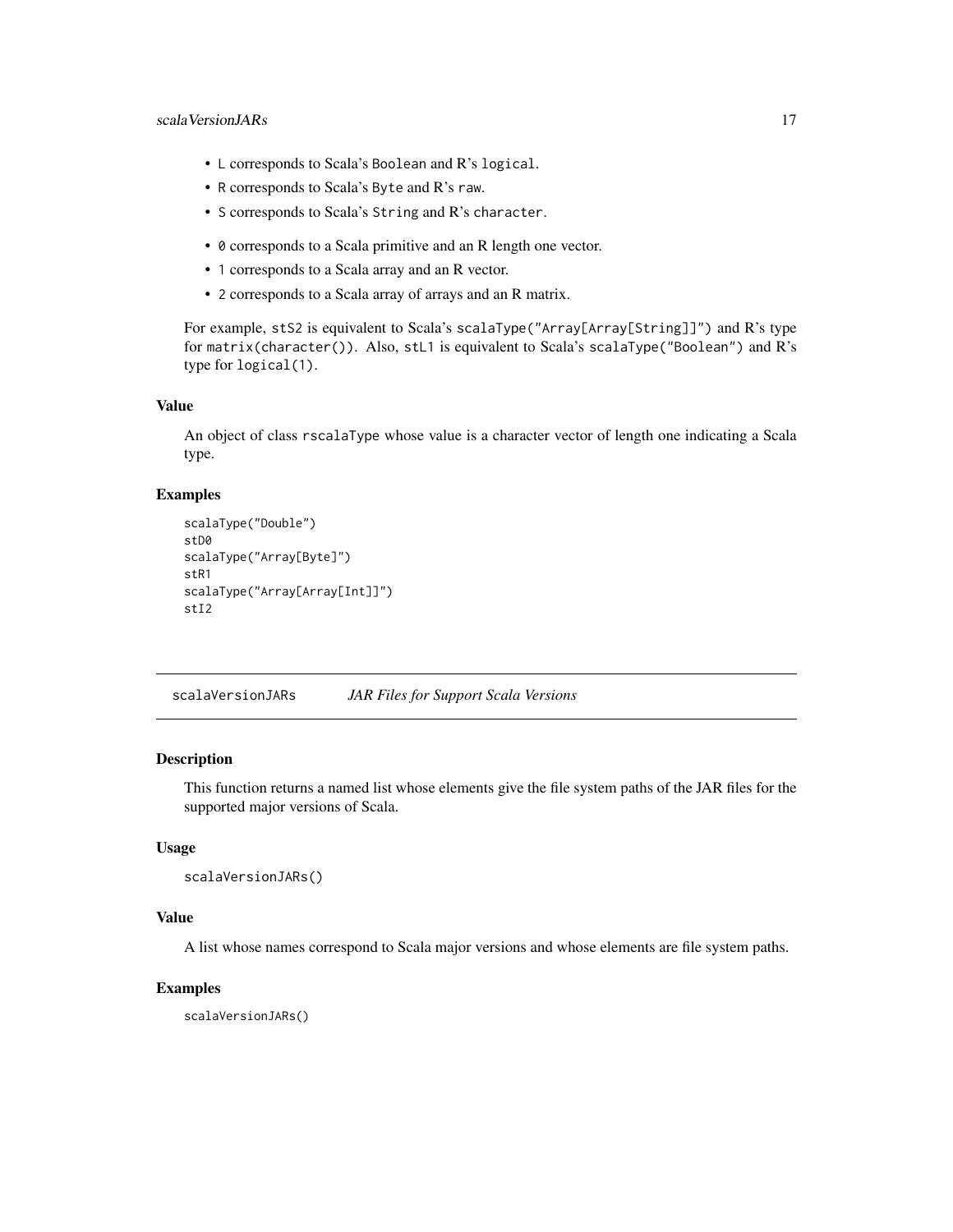<span id="page-17-1"></span><span id="page-17-0"></span>

### Description

This operator is equivalent to  $\star$ . rscalaBridge, except the return value is always an rscala reference. This operator also allows (a small subset of) R code to be transcompiled to Scala code and produces an rscala reference to an anonymous Scala function.

### Usage

## S3 method for class 'rscalaBridge' bridge ^ snippet

### Arguments

| bridge  | An rscala bridge.                      |
|---------|----------------------------------------|
| snippet | String providing a Scala code snippet. |

### Value

Returns an rscala reference.

### See Also

[\\*.rscalaBridge](#page-1-1), [+.rscalaBridge](#page-2-1), [scala](#page-4-1)

#### Examples

```
s \leftarrow \text{scalar}()x \leq s 'new scala.util.Random()' # These two lines ...
x <- s $ .new_scala.util.Random() # ... are equivalent
s(rng=x) * 'rng.nextDouble()'
f \leq s \land function(x=scalaType('Double')) { pi - x }
f$apply(3.14)s(n=10L, mapper=s \land function(x=scalaType("Int")) { 2 * x }) * "Array.tabulate(n)(mapper)"
logStdNormalDensity <- s ^ function(x=scalaType("Double"), mean=0.0, sd=1.0) {
  variance <- sd^2
  -0.5*log(2*pi*variance) - 0.5/variance * (x-mean)^2}
identical(logStdNormalDensity$apply(1.0), dnorm(1.0, log=TRUE))
close(s)
```